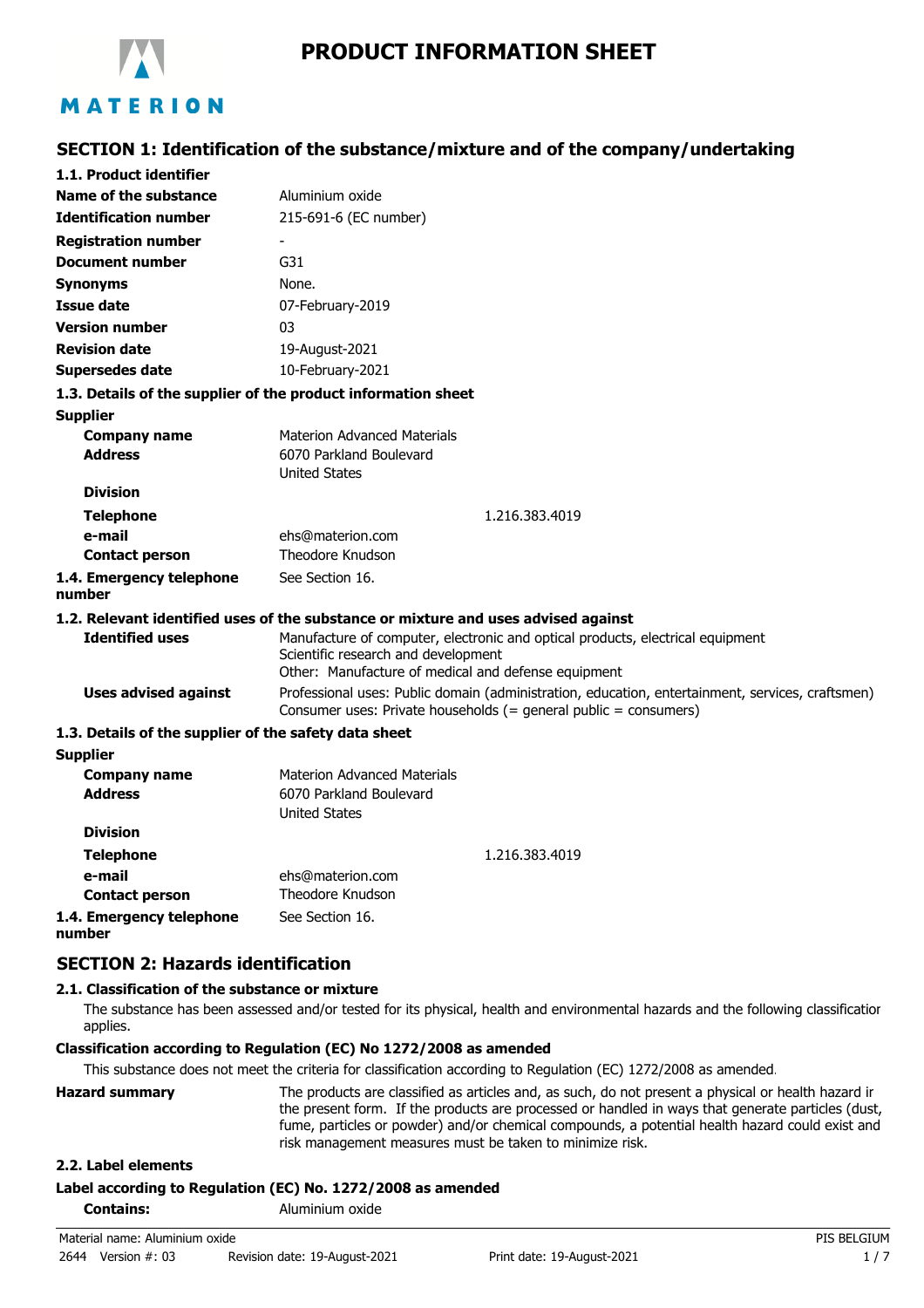| <b>Hazard pictograms</b>          | None.                                                                                                                                                                                                                                                                 |
|-----------------------------------|-----------------------------------------------------------------------------------------------------------------------------------------------------------------------------------------------------------------------------------------------------------------------|
| Signal word                       | None.                                                                                                                                                                                                                                                                 |
| <b>Hazard statements</b>          | The material as sold in solid form is generally not considered hazardous. However, if the process<br>involves grinding, melting, cutting or any other process that causes a release of dust or fumes,<br>hazardous levels of airborne particulate could be generated. |
| <b>Precautionary statements</b>   |                                                                                                                                                                                                                                                                       |
| <b>Prevention</b>                 | Observe good industrial hygiene practices.                                                                                                                                                                                                                            |
| <b>Response</b>                   | Wash hands after handling.                                                                                                                                                                                                                                            |
| <b>Storage</b>                    | Store away from incompatible materials.                                                                                                                                                                                                                               |
| <b>Disposal</b>                   | Dispose of waste and residues in accordance with local authority requirements.                                                                                                                                                                                        |
| Supplemental label<br>information | For further information, please contact the Product Stewardship Department at $+1.216.383.4019$ .                                                                                                                                                                     |
| 2.3. Other hazards                | Not a PBT or vPvB substance or mixture.                                                                                                                                                                                                                               |

# **SECTION 3: Composition/information on ingredients**

# **3.1. Substances**

#### **General information**

| <b>Chemical name</b> | $\frac{0}{0}$            | No.                    | CAS-No. / EC REACH Registration No. Index No. |                          | <b>Notes</b> |
|----------------------|--------------------------|------------------------|-----------------------------------------------|--------------------------|--------------|
| Aluminium oxide      | 100                      | 1344-28-1<br>215-691-6 | $\overline{\phantom{0}}$                      | $\overline{\phantom{0}}$ |              |
|                      | <b>Classification: -</b> |                        |                                               |                          |              |

# **SECTION 4: First aid measures**

| General information                                                                      | Ensure that medical personnel are aware of the material(s) involved, and take precautions to<br>protect themselves. |  |  |
|------------------------------------------------------------------------------------------|---------------------------------------------------------------------------------------------------------------------|--|--|
| 4.1. Description of first aid measures                                                   |                                                                                                                     |  |  |
| <b>Inhalation</b>                                                                        | Move to fresh air. Call a physician if symptoms develop or persist.                                                 |  |  |
| <b>Skin contact</b>                                                                      | Wash off with soap and water. Get medical attention if irritation develops and persists.                            |  |  |
| Eye contact                                                                              | Do not rub eyes. Rinse with water. Get medical attention if irritation develops and persists.                       |  |  |
| <b>Ingestion</b>                                                                         | Rinse mouth. Get medical attention if symptoms occur.                                                               |  |  |
| 4.2. Most important<br>symptoms and effects, both<br>acute and delayed                   | Dusts may irritate the respiratory tract, skin and eyes.                                                            |  |  |
| 4.3. Indication of any<br>immediate medical attention<br>and special treatment<br>needed | Treat symptomatically.                                                                                              |  |  |

# **SECTION 5: Firefighting measures**

| <b>General fire hazards</b>                                                                | No unusual fire or explosion hazards noted.                                                |  |  |
|--------------------------------------------------------------------------------------------|--------------------------------------------------------------------------------------------|--|--|
| 5.1. Extinguishing media                                                                   |                                                                                            |  |  |
| Suitable extinguishing<br>media                                                            | Water fog. Foam. Dry chemical powder. Carbon dioxide (CO2).                                |  |  |
| Unsuitable extinguishing<br>media                                                          | None known.                                                                                |  |  |
| 5.2. Special hazards arising<br>from the substance or<br>mixture                           | None known.                                                                                |  |  |
| 5.3. Advice for firefighters<br><b>Special protective</b><br>equipment for<br>firefighters | Wear suitable protective equipment.                                                        |  |  |
| <b>Special firefighting</b><br>procedures                                                  | Use water spray to cool unopened containers.                                               |  |  |
| <b>Specific methods</b>                                                                    | Use standard firefighting procedures and consider the hazards of other involved materials. |  |  |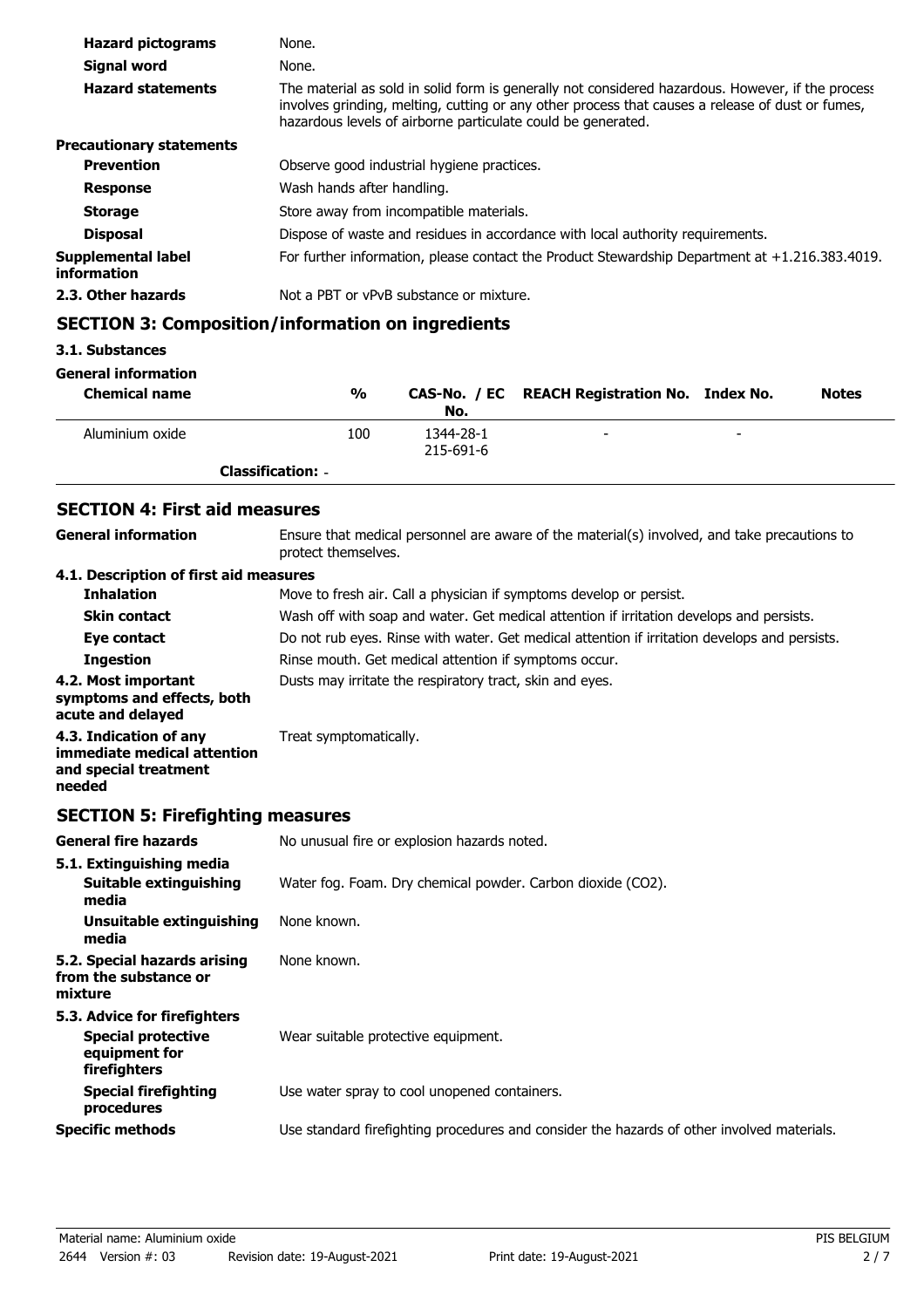## **SECTION 6: Accidental release measures**

|                                                              | 6.1. Personal precautions, protective equipment and emergency procedures                           |  |  |
|--------------------------------------------------------------|----------------------------------------------------------------------------------------------------|--|--|
| For non-emergency<br>personnel                               | Keep unnecessary personnel away. For personal protection, see section 8 of the PIS.                |  |  |
| For emergency<br>responders                                  | Use personal protection recommended in Section 8 of the PIS.                                       |  |  |
| 6.2. Environmental<br>precautions                            | Avoid discharge into drains, water courses or onto the ground.                                     |  |  |
| 6.3. Methods and material for<br>containment and cleaning up | Stop the flow of material, if this is without risk. For waste disposal, see section 13 of the PIS. |  |  |
| 6.4. Reference to other<br>sections                          | For personal protection, see section 8 of the PIS. For waste disposal, see section 13 of the PIS.  |  |  |
| <b>SECTION 7: Handling and storage</b>                       |                                                                                                    |  |  |

### **SECTION 7: Handling and storage**

| 7.1. Precautions for safe<br>handling                                          | Avoid prolonged exposure. Observe good industrial hygiene practices. |  |  |
|--------------------------------------------------------------------------------|----------------------------------------------------------------------|--|--|
| 7.2. Conditions for safe<br>storage, including any<br><i>incompatibilities</i> | Keep locked up.                                                      |  |  |
| 7.3. Specific end use(s)                                                       | Not available.                                                       |  |  |

# **SECTION 8: Exposure controls/personal protection**

## **8.1. Control parameters**

### **Occupational exposure limits**

| <b>Belgium. Exposure Limit Values</b><br><b>Material</b> | <b>Type</b>                                                                                                                                                                                                                                                                                                                                                        | <b>Value</b> | <b>Form</b>          |  |  |
|----------------------------------------------------------|--------------------------------------------------------------------------------------------------------------------------------------------------------------------------------------------------------------------------------------------------------------------------------------------------------------------------------------------------------------------|--------------|----------------------|--|--|
| Aluminium oxide (CAS<br>1344-28-1)                       | <b>TWA</b>                                                                                                                                                                                                                                                                                                                                                         | 1 mg/m3      | Respirable fraction. |  |  |
| <b>Biological limit values</b>                           | No biological exposure limits noted for the ingredient(s).                                                                                                                                                                                                                                                                                                         |              |                      |  |  |
| <b>Recommended monitoring</b><br>procedures              | Follow standard monitoring procedures.                                                                                                                                                                                                                                                                                                                             |              |                      |  |  |
| <b>Derived no effect levels</b><br>(DNELs)               | Not available.                                                                                                                                                                                                                                                                                                                                                     |              |                      |  |  |
| <b>Predicted no effect</b><br>concentrations (PNECs)     | Not available.                                                                                                                                                                                                                                                                                                                                                     |              |                      |  |  |
| 8.2. Exposure controls                                   |                                                                                                                                                                                                                                                                                                                                                                    |              |                      |  |  |
| <b>Appropriate engineering</b><br>controls               | Good general ventilation should be used. Ventilation rates should be matched to conditions. If<br>applicable, use process enclosures, local exhaust ventilation, or other engineering controls to<br>maintain airborne levels below recommended exposure limits. If exposure limits have not been<br>established, maintain airborne levels to an acceptable level. |              |                      |  |  |
|                                                          | Individual protection measures, such as personal protective equipment                                                                                                                                                                                                                                                                                              |              |                      |  |  |
| <b>General information</b>                               | Personal protection equipment should be chosen according to the CEN standards and in discussion<br>with the supplier of the personal protective equipment.                                                                                                                                                                                                         |              |                      |  |  |
| Eye/face protection                                      | Wear safety glasses with side shields (or goggles).                                                                                                                                                                                                                                                                                                                |              |                      |  |  |
| <b>Skin protection</b>                                   |                                                                                                                                                                                                                                                                                                                                                                    |              |                      |  |  |
| - Hand protection                                        | Wear gloves to prevent metal cuts and skin abrasions during handling.                                                                                                                                                                                                                                                                                              |              |                      |  |  |
| - Other                                                  | Wear suitable protective clothing.                                                                                                                                                                                                                                                                                                                                 |              |                      |  |  |
| <b>Respiratory protection</b>                            | In case of insufficient ventilation, wear suitable respiratory equipment.                                                                                                                                                                                                                                                                                          |              |                      |  |  |
| <b>Thermal hazards</b>                                   | Wear appropriate thermal protective clothing, when necessary.                                                                                                                                                                                                                                                                                                      |              |                      |  |  |
| <b>Hygiene measures</b>                                  | Always observe good personal hygiene measures, such as washing after handling the material and<br>before eating, drinking, and/or smoking. Routinely wash work clothing and protective equipment to<br>remove contaminants.                                                                                                                                        |              |                      |  |  |
| <b>Environmental exposure</b><br>controls                | Good general ventilation should be used. Ventilation rates should be matched to conditions. If<br>applicable, use process enclosures, local exhaust ventilation, or other engineering controls to<br>maintain airborne levels below recommended exposure limits. If exposure limits have not been<br>established, maintain airborne levels to an acceptable level. |              |                      |  |  |

# **SECTION 9: Physical and chemical properties**

### **9.1. Information on basic physical and chemical properties**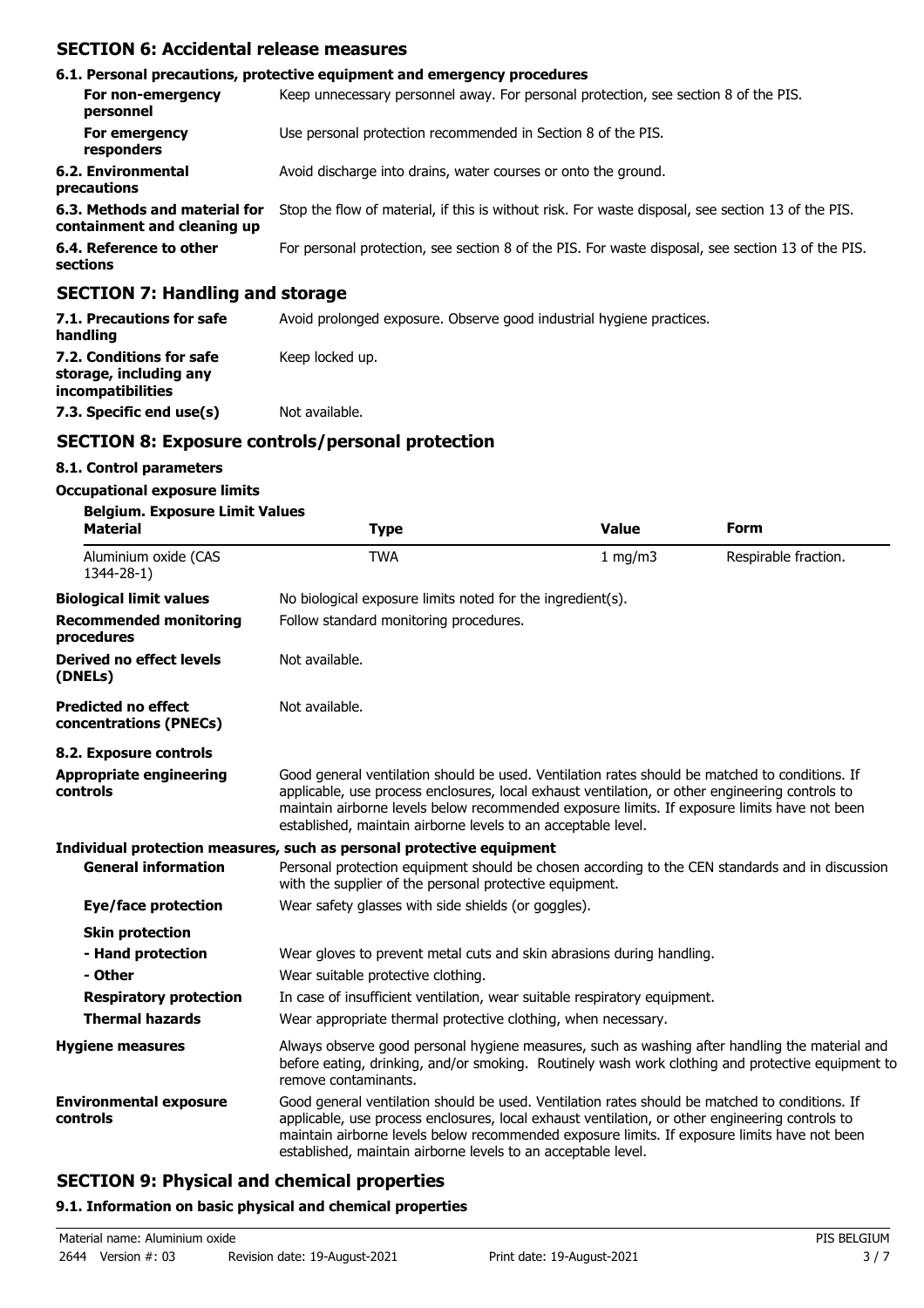| <b>Appearance</b>                                  |                                                                                              |
|----------------------------------------------------|----------------------------------------------------------------------------------------------|
| <b>Physical state</b>                              | Solid.                                                                                       |
| Form                                               | Powder.                                                                                      |
| Colour                                             | White.                                                                                       |
| <b>Odour</b>                                       | None.                                                                                        |
| <b>Odour threshold</b>                             | Not applicable.                                                                              |
| pH                                                 | Not applicable.                                                                              |
| <b>Melting point/freezing point</b>                | 2000 °C (3632 °F) / Not applicable.                                                          |
| Initial boiling point and<br>boiling range         | Not applicable.                                                                              |
| <b>Flash point</b>                                 | Not applicable.                                                                              |
| <b>Evaporation rate</b>                            | Not applicable.                                                                              |
| <b>Flammability (solid, gas)</b>                   | None known.                                                                                  |
| Upper/lower flammability or explosive limits       |                                                                                              |
| <b>Explosive limit - lower (</b><br>%)             | Not applicable.                                                                              |
| <b>Explosive limit - lower (</b><br>%) temperature | Not applicable.                                                                              |
| <b>Explosive limit - upper</b><br>(%)              | Not applicable.                                                                              |
| <b>Explosive limit - upper (</b><br>%) temperature | Not applicable.                                                                              |
| <b>Vapour pressure</b>                             | Not applicable.                                                                              |
| <b>Vapour density</b>                              | Not applicable.                                                                              |
| <b>Relative density</b>                            | Not applicable.                                                                              |
| Solubility(ies)                                    |                                                                                              |
| <b>Solubility (water)</b>                          | Insoluble                                                                                    |
| <b>Partition coefficient</b><br>(n-octanol/water)  | Not applicable.                                                                              |
| <b>Auto-ignition temperature</b>                   | Not applicable.                                                                              |
| <b>Decomposition temperature</b>                   | Not applicable.                                                                              |
| <b>Viscosity</b>                                   | Not applicable.                                                                              |
| <b>Explosive properties</b>                        | Not explosive.                                                                               |
| <b>Oxidising properties</b>                        | Not oxidising.                                                                               |
| 9.2. Other information                             |                                                                                              |
| <b>Density</b>                                     | 4,00 g/cm3 estimated at 20 °C                                                                |
| <b>Molecular formula</b>                           | Al2-03                                                                                       |
| <b>Molecular weight</b>                            | 101,94 g/mol                                                                                 |
| <b>SECTION 10: Stability and reactivity</b>        |                                                                                              |
| 10.1. Reactivity                                   | The product is stable and non-reactive under normal conditions of use, storage and transport |
| 10.2. Chemical stability                           | Material is stable under normal conditions.                                                  |
| 10.3. Possibility of hazardous<br>reactions        | No dangerous reaction known under conditions of normal use.                                  |

| 10.4. Conditions to avoid    | Keep away from heat, hot surfaces, sparks, open flames and other ignition sources. Contact with<br>incompatible materials. |
|------------------------------|----------------------------------------------------------------------------------------------------------------------------|
| 10.5. Incompatible materials | Acids. Chlorine.                                                                                                           |
| 10.6. Hazardous              | No hazardous decomposition products are known.                                                                             |

**decomposition products**

# **SECTION 11: Toxicological information**

| <b>General information</b>               | Occupational exposure to the substance or mixture may cause adverse effects. |             |  |
|------------------------------------------|------------------------------------------------------------------------------|-------------|--|
| Information on likely routes of exposure |                                                                              |             |  |
| <b>Inhalation</b>                        | Not likely, due to the form of the product.                                  |             |  |
| <b>Skin contact</b>                      | No adverse effects due to skin contact are expected.                         |             |  |
| Eye contact                              | Not relevant, due to the form of the product.                                |             |  |
| Material name: Aluminium oxide           |                                                                              | PIS BELGIUM |  |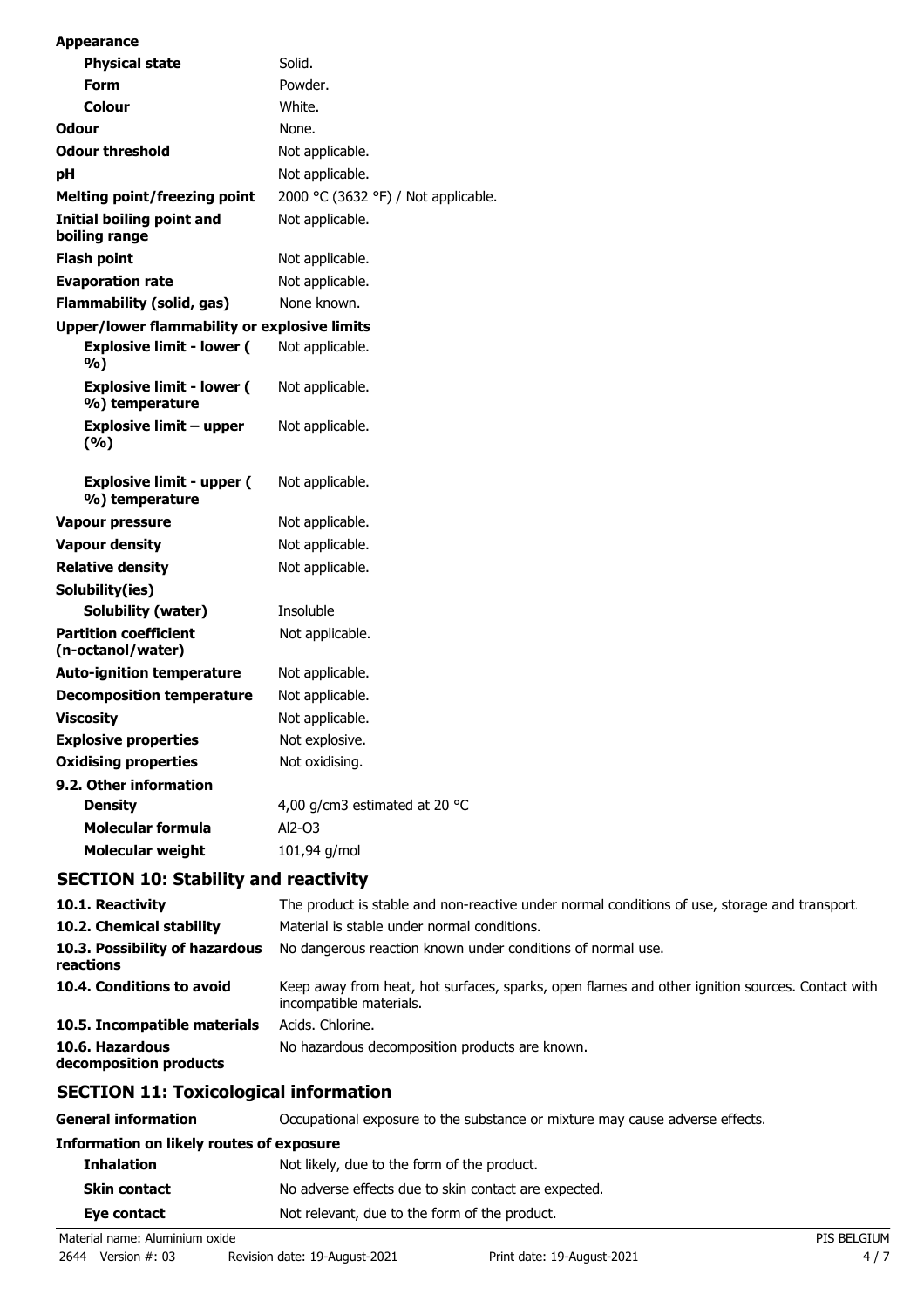| <b>Ingestion</b>                                           | May cause discomfort if swallowed. However, ingestion is not likely to be a primary route of<br>occupational exposure. |  |  |
|------------------------------------------------------------|------------------------------------------------------------------------------------------------------------------------|--|--|
| <b>Symptoms</b>                                            | None known.                                                                                                            |  |  |
| 11.1. Information on toxicological effects                 |                                                                                                                        |  |  |
| <b>Acute toxicity</b>                                      | None known.                                                                                                            |  |  |
| <b>Skin corrosion/irritation</b>                           | Not classified.                                                                                                        |  |  |
| Serious eye damage/eye<br>irritation                       | None known.                                                                                                            |  |  |
| <b>Respiratory sensitisation</b>                           | Not a respiratory sensitizer.                                                                                          |  |  |
| <b>Skin sensitisation</b>                                  | Not a skin sensitiser.                                                                                                 |  |  |
| <b>Germ cell mutagenicity</b>                              | Not classified.                                                                                                        |  |  |
| Carcinogenicity                                            | Not classified.                                                                                                        |  |  |
| <b>Reproductive toxicity</b>                               | Not classified.                                                                                                        |  |  |
| <b>Specific target organ toxicity</b><br>- single exposure | Not classified.                                                                                                        |  |  |
| Specific target organ toxicity<br>- repeated exposure      | Not classified.                                                                                                        |  |  |
| <b>Aspiration hazard</b>                                   | Not an aspiration hazard.                                                                                              |  |  |
| Mixture versus substance<br>information                    | No information available.                                                                                              |  |  |
| <b>Other information</b>                                   | Not available.                                                                                                         |  |  |

# **SECTION 12: Ecological information**

| 12.1. Toxicity                                            | Based on available data, the classification criteria are not met for hazardous to the aquatic<br>environment.                                                                              |
|-----------------------------------------------------------|--------------------------------------------------------------------------------------------------------------------------------------------------------------------------------------------|
| 12.2. Persistence and<br>degradability                    | No data is available on the degradability of any ingredients in the mixture.                                                                                                               |
| 12.3. Bioaccumulative<br>potential                        | No data available.                                                                                                                                                                         |
| <b>Partition coefficient</b><br>n-octanol/water (log Kow) | Not available.                                                                                                                                                                             |
| <b>Bioconcentration factor (BCF)</b>                      | Not available.                                                                                                                                                                             |
| 12.4. Mobility in soil                                    | No data available.                                                                                                                                                                         |
| 12.5. Results of PBT and<br><b>vPvB</b> assessment        | Not a PBT or vPvB substance or mixture.                                                                                                                                                    |
| 12.6. Other adverse effects                               | No other adverse environmental effects (e.g. ozone depletion, photochemical ozone creation<br>potential, endocrine disruption, global warming potential) are expected from this component. |

# **SECTION 13: Disposal considerations**

#### **13.1. Waste treatment methods**

| <b>Residual waste</b>                  | Dispose of in accordance with local regulations. Empty containers or liners may retain some product<br>residues. This material and its container must be disposed of in a safe manner (see: Disposal<br>instructions). |
|----------------------------------------|------------------------------------------------------------------------------------------------------------------------------------------------------------------------------------------------------------------------|
| <b>Contaminated packaging</b>          | Since emptied containers may retain product residue, follow label warnings even after container is<br>emptied. Empty containers should be taken to an approved waste handling site for recycling or<br>disposal.       |
| <b>EU waste code</b>                   | The Waste code should be assigned in discussion between the user, the producer and the waste<br>disposal company.                                                                                                      |
| <b>Disposal</b><br>methods/information | Collect and reclaim or dispose in sealed containers at licensed waste disposal site.                                                                                                                                   |
| <b>Special precautions</b>             | Dispose in accordance with all applicable regulations.                                                                                                                                                                 |

# **SECTION 14: Transport information**

### **ADR**

14.1. - 14.6.: Not regulated as dangerous goods.

## **RID**

14.1. - 14.6.: Not regulated as dangerous goods.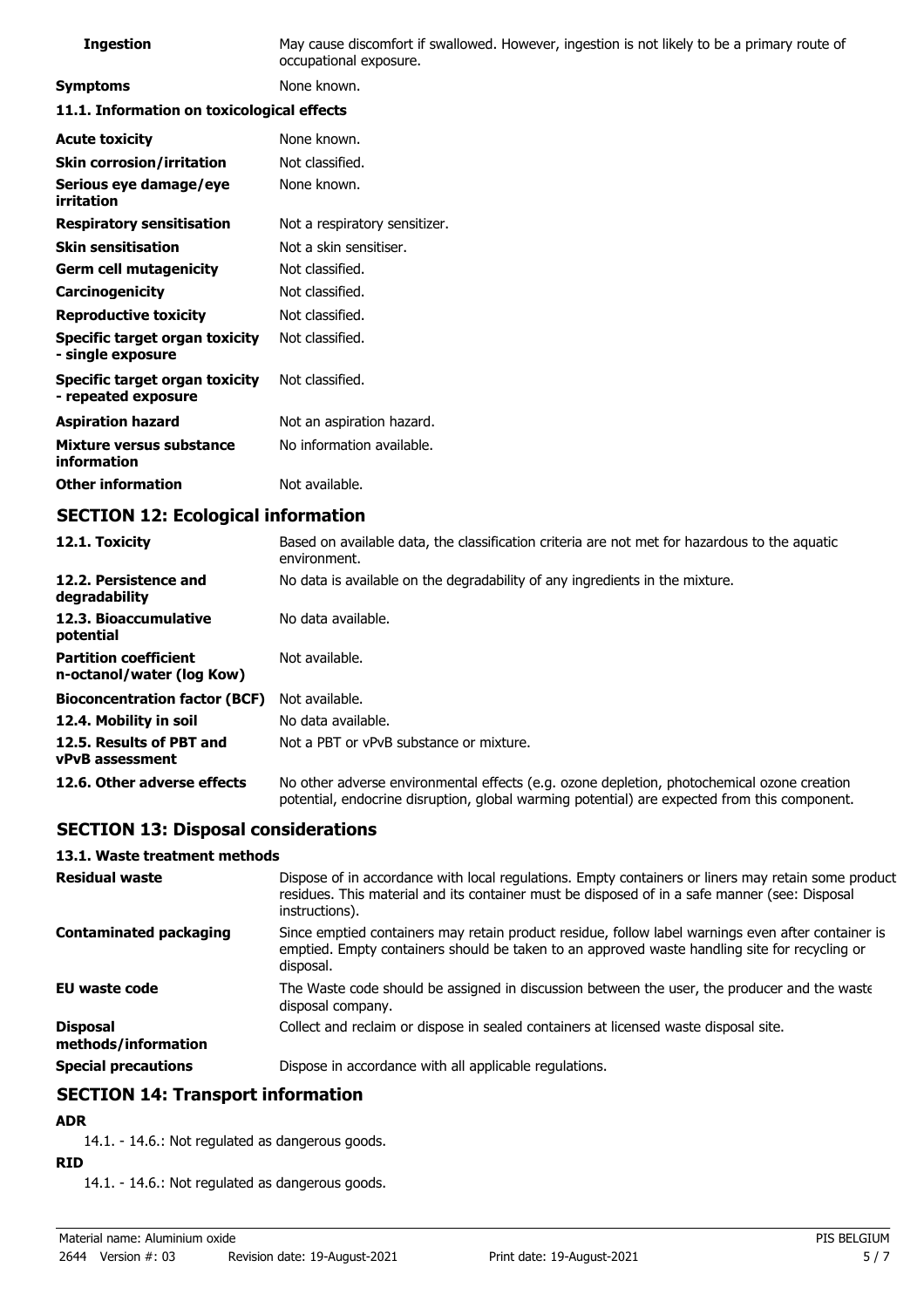### **ADN**

14.1. - 14.6.: Not regulated as dangerous goods.

**IATA**

14.1. - 14.6.: Not regulated as dangerous goods.

### **IMDG**

14.1. - 14.6.: Not regulated as dangerous goods.

# **SECTION 15: Regulatory information**

#### **15.1. Safety, health and environmental regulations/legislation specific for the substance or mixture**

#### **EU regulations**

**Regulation (EC) No. 1005/2009 on substances that deplete the ozone layer, Annex I and II, as amended** Not listed.

**Regulation (EU) 2019/1021 On persistent organic pollutants (recast), as amended**

Not listed.

**Regulation (EU) No. 649/2012 concerning the export and import of dangerous chemicals, Annex I, Part 1 as amended**

Not listed.

**Regulation (EU) No. 649/2012 concerning the export and import of dangerous chemicals, Annex I, Part 2 as amended**

Not listed.

**Regulation (EU) No. 649/2012 concerning the export and import of dangerous chemicals, Annex I, Part 3 as amended**

Not listed.

**Regulation (EU) No. 649/2012 concerning the export and import of dangerous chemicals, Annex V as amended** Not listed.

**Regulation (EC) No. 166/2006 Annex II Pollutant Release and Transfer Registry, as amended** Aluminium oxide (CAS 1344-28-1)

**Regulation (EC) No. 1907/2006, REACH Article 59(10) Candidate List as currently published by ECHA** Not listed.

#### **Authorisations**

**Regulation (EC) No. 1907/2006, REACH Annex XIV Substances subject to authorization, as amended** Not listed.

### **Restrictions on use**

**Regulation (EC) No. 1907/2006, REACH Annex XVII Substances subject to restriction on marketing and use as amended**

Not listed.

**Directive 2004/37/EC: on the protection of workers from the risks related to exposure to carcinogens and mutagens at work, as amended.**

Not listed.

### **Other EU regulations**

**Sections 2 to 15**

|                                     | Directive 2012/18/EU on major accident hazards involving dangerous substances, as amended                           |
|-------------------------------------|---------------------------------------------------------------------------------------------------------------------|
| Not listed.                         |                                                                                                                     |
| <b>Other regulations</b>            | The product is classified and labelled in accordance with Regulation (EC) 1272/2008 (CLP<br>Regulation) as amended. |
| <b>National regulations</b>         | Follow national regulation for work with chemical agents in accordance with Directive 98/24/EC, as<br>amended.      |
| 15.2. Chemical safety<br>assessment | No Chemical Safety Assessment has been carried out.                                                                 |

### **SECTION 16: Other information**

| <b>List of abbreviations</b>                                                    | Not available.  |
|---------------------------------------------------------------------------------|-----------------|
| <b>References</b>                                                               | Not available.  |
| Information on evaluation<br>method leading to the<br>classification of mixture | Not applicable. |
| <b>Full text of any H-statements</b><br>not written out in full under           | None.           |